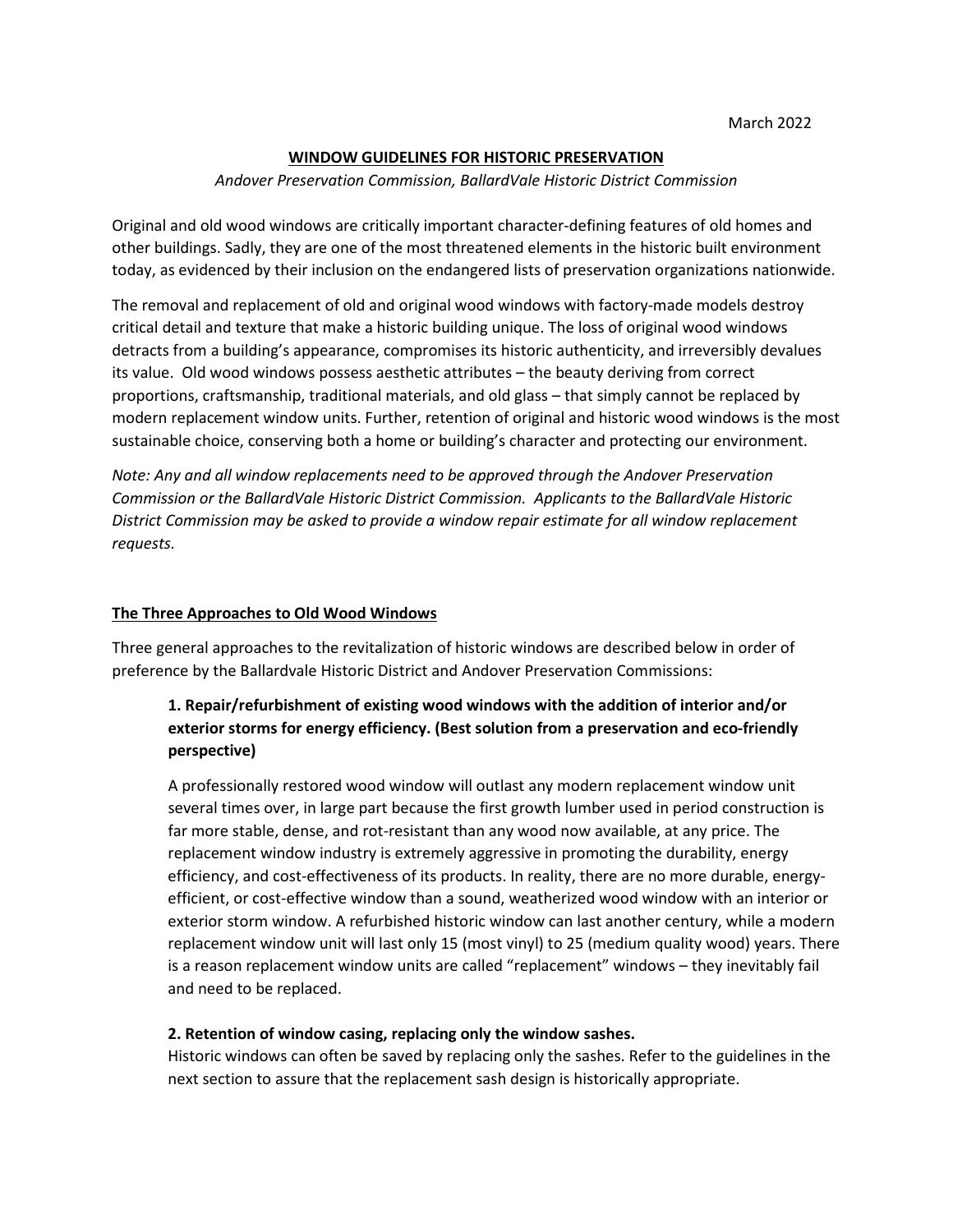# **3. Removal of windows and installation of window replacement units. (To be avoided where possible as historic wood windows are lost)**

It is almost never necessary to replace all the windows in a house; assess the condition of each window individually. If historic wood windows must be replaced, the replacement window units should be historically appropriate — true to the original windows and true to the character of the house. The Commission offers the following guidelines for replacement window units:

- Windows should be wood or aluminum-clad wood
- Window style should remain the same as the original (double-hung, casement, etc.)
- Window opening should be identical to original window (no fillers to allow for installation of a stock-size window in a too large opening). One of the most characterdestroying features of replacement window units is light reduction. Up to 20% of the light transmitted through an original window is lost when a full replacement window unit is set inside the existing casing.
- Sash area should be substantially similar to the original window (no reduction in glass area).
- The lower sash must rest upon the sill, as in the original window.
- Window grill configurations should match the original windows or be historically appropriate. True divided lights (TDL) or simulated divided light (SDL) are preferred and permanently applied exterior grids must be included. The muntins of said grills (strips of wood creating the illusion of separate glass 'panes') should be as similar to the originals in profile, width, and depth as possible.

## **Replacing "already replaced" Windows**

If your home no longer has the original windows and the replacement windows need to be replaced, consider upgrading your new window choice to a better, more historically accurate window instead of matching the failing 'old' replacement windows. Clearly, the replacement windows were not a good product and did not stand the test of time as wood windows do. Even if you are only replacing a few windows in your home at a time, it is better to go with a high-quality wood window and match the better window as you do additional window replacements.

### **Window Energy Efficiency**

New vinyl windows have a very short life span and are not repairable. Old wood windows are designed to be repairable, and with good storms, proper repairs and weatherstripping, can last hundreds of years inf not indefinitely. The energy efficiency of a properly functioning wood window with a storm window is equivalent or superior in energy efficiency to a new window.

An engineer contracted by Bay State Gas and National Grid to perform energy audits in the Boston area states that there are only two valid reasons for replacing windows – noise and ease of use. This same engineer reports that the energy payback for replacement window units is 15 years at minimum which is the life span of most vinyl replacement windows!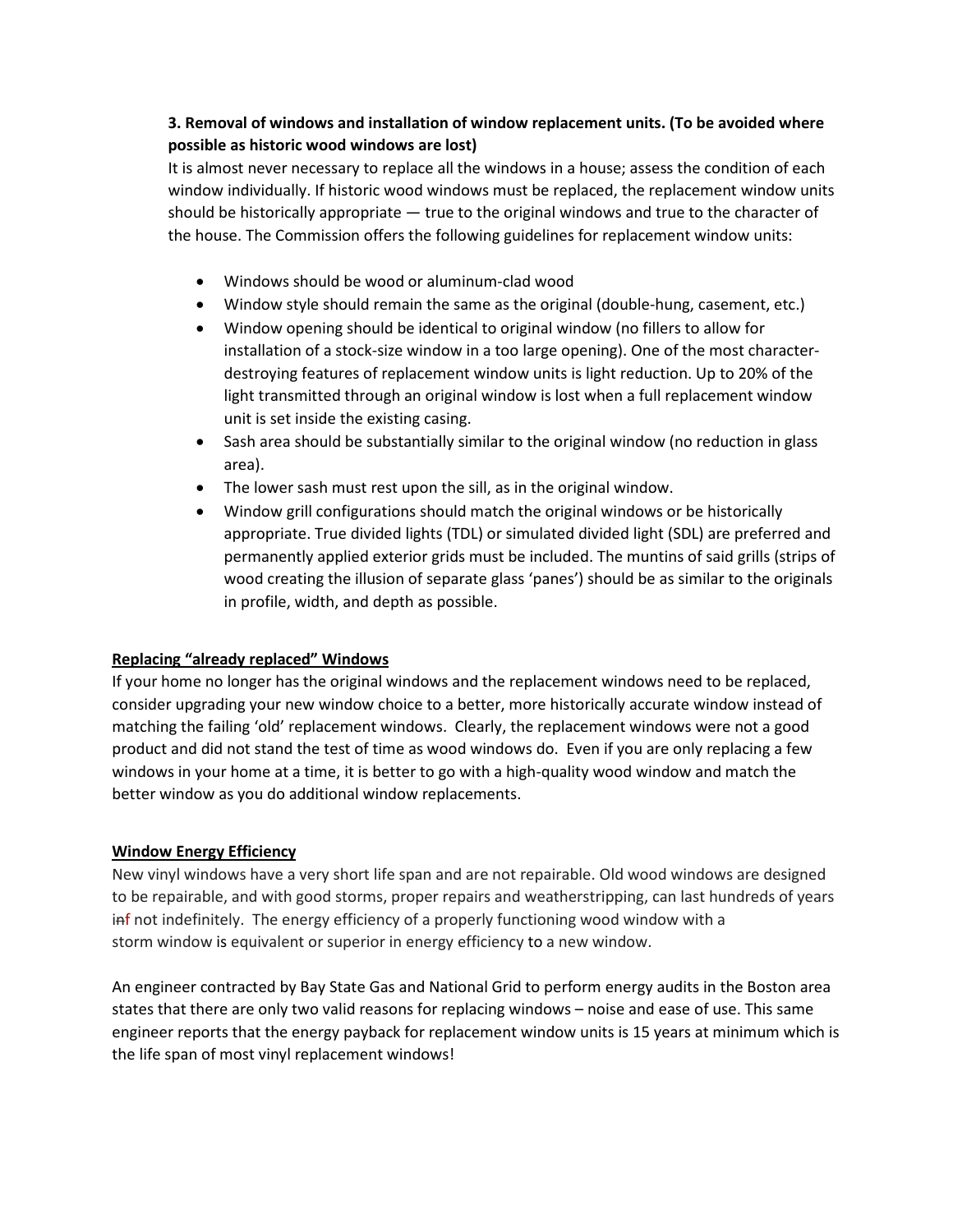The majority of a building's heat loss (80%) is through the roof; insulating the attic (at an average cost of \$1,200) achieves the same energy savings as replacing all the windows in a house.

### **Repairing Wood Windows, the Maintenance Free Myth, and Going Green**

Vinyl windows have a very short life span and are not repairable. Vinyl windows are notorious for oxidizing when exposed to sunlight, creating inhalable dust, and having their glass seals fail. If and when your vinyl window breaks or the seals fail, there is no choice but to replace the entire window unit.

The greenest and most eco-friendly building is one that is already built. New windows are sold with promises of being eco-friendly and energy-efficient, but when evaluated from the perspective of the energy cost spent in the production, shipping, installation - not to mention the removal and landfill waste of the existing windows - replacing original windows has a significant negative impact on the environment.

Historic wood windows were made from old-growth timber which is denser and far more weatherresistant than any wood product available today. Old wood windows are designed to be repairable, and with good storms, proper repairs and weatherstripping, can last hundreds of years.

As you obtain pricing for replacement of your existing wood windows, we implore you to also obtain pricing for repair of your existing wood windows. These window restoration experts will oftentimes repair the windows in their existing locations. You may be pleasantly surprised at the cost savings you will discover in repairing windows you already own!

### **Window Repair Sources**

*Inclusion in this document does not imply endorsement or approval by the Andover Preservation Commission or the BallardVale Historic District Commission.* 

- Cleary Window Restoration clearywindowrestoration.com Waltham, MA 800-893-0728
- Furniture Plus furnitureplusrepair.com Worcester, MA 508-791-8450
- Good Window Works goodwindowworks.com Boston, MA 857-770-8555
- Heartwood Building & Restoration Charlemont, MA 413-339-4298
- Old Bostonian Stripping & Refinishing oldbostsonian.com Boston, MA 617-282-9300
- OldTown Repair Marblehead, MA 781-631-5145
- Thomas Barber thomasbarderrestoration.wordpress.com Lynn, MA 617-784-1201
- Wood Restoration Cape Cod windowrestorationcapecode.com Orleans, MA 508-255-0536
- Windowrepair.com Framingham, MA 617-441-2022
- Window Woman of New England window-woman.com Topsfield, MA 978-561-1062
- Wood Window Restoration windowrestorationma.com Boston, MA 857-201-2999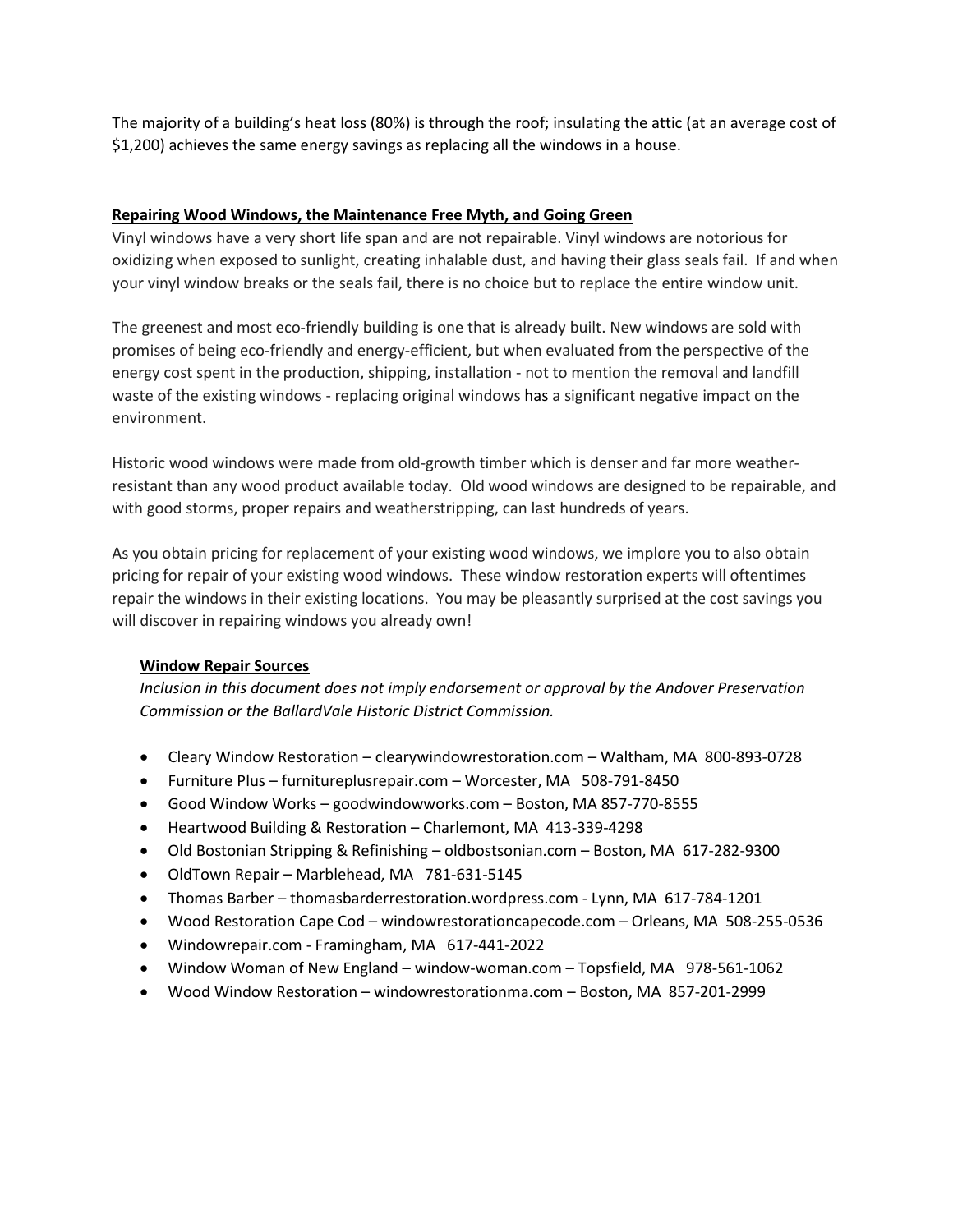### **New Construction and Replacement Window Models**

New or replacement windows should have TDL grids (true divided light), SDL grids (simulated divided light, grids adhered on the inside, outside, and with a spacer bar in the middle), or at minimum, the grills permanently adhered on the exterior. Wood windows are better quality than vinyl windows and many manufacturers offer exterior clad wood windows so they are maintenance-free.

### **Wood windows with SDL**

- Brosco with factory-installed exterior low E energy panel
- Heartwood Fine Windows
- JB Sash & Door jbsash.com/historic-windows-ma
- Pella Traditional

### **Wood Windows with SDL and clad on exterior**

- Andersen 400 series
- Harvey Majesty
- Jeld Wen Siteline or W-5500 series
- Marvin Ultimate
- Pella Architect Series or Lifestyle
- Sandford Hills, Mathews Brothers mathewsbrothers.com/Sanford-hills

#### **Fiberglass Windows with SDL**

• Marvin Elevate

#### **Storm Windows**

Many "invisible" exterior and interior storm window models are available. Exterior storm windows are preferred because interior storms will not prevent condensation on the original wood windows.

#### **Exterior Storms**

- Innerglass Windows stormwindows.com Simsbury, CT 860-651-3951
- Georgetown Door and Window georgetowndoor.com Georgetown, MA 978-352-2804
- Spencer Works Inc spencerworks.com Lincoln, NE 402-499-7848

#### **Interior Storms**

• WindowTHERM – skylarcinnovations.com – Ellenville, NY – 855-422-5075

### **References and Resources**

1. Bring Vintage Windows Back to Life – 5 ways to love old houses, Yankee Magazine [https://newengland.com/yankee-magazine/living/home-repair-diy/vintage-window-restorer-alison](https://newengland.com/yankee-magazine/living/home-repair-diy/vintage-window-restorer-alison-hardy/)[hardy/](https://newengland.com/yankee-magazine/living/home-repair-diy/vintage-window-restorer-alison-hardy/)

2. The Real Cost of Removing Historic Windows, Sedovic + Gotthelf [https://www.lenfant.org/eblasts/October2011/WhatReplacementWindowsCan'tReplace.pdf](https://www.lenfant.org/eblasts/October2011/WhatReplacementWindowsCan)